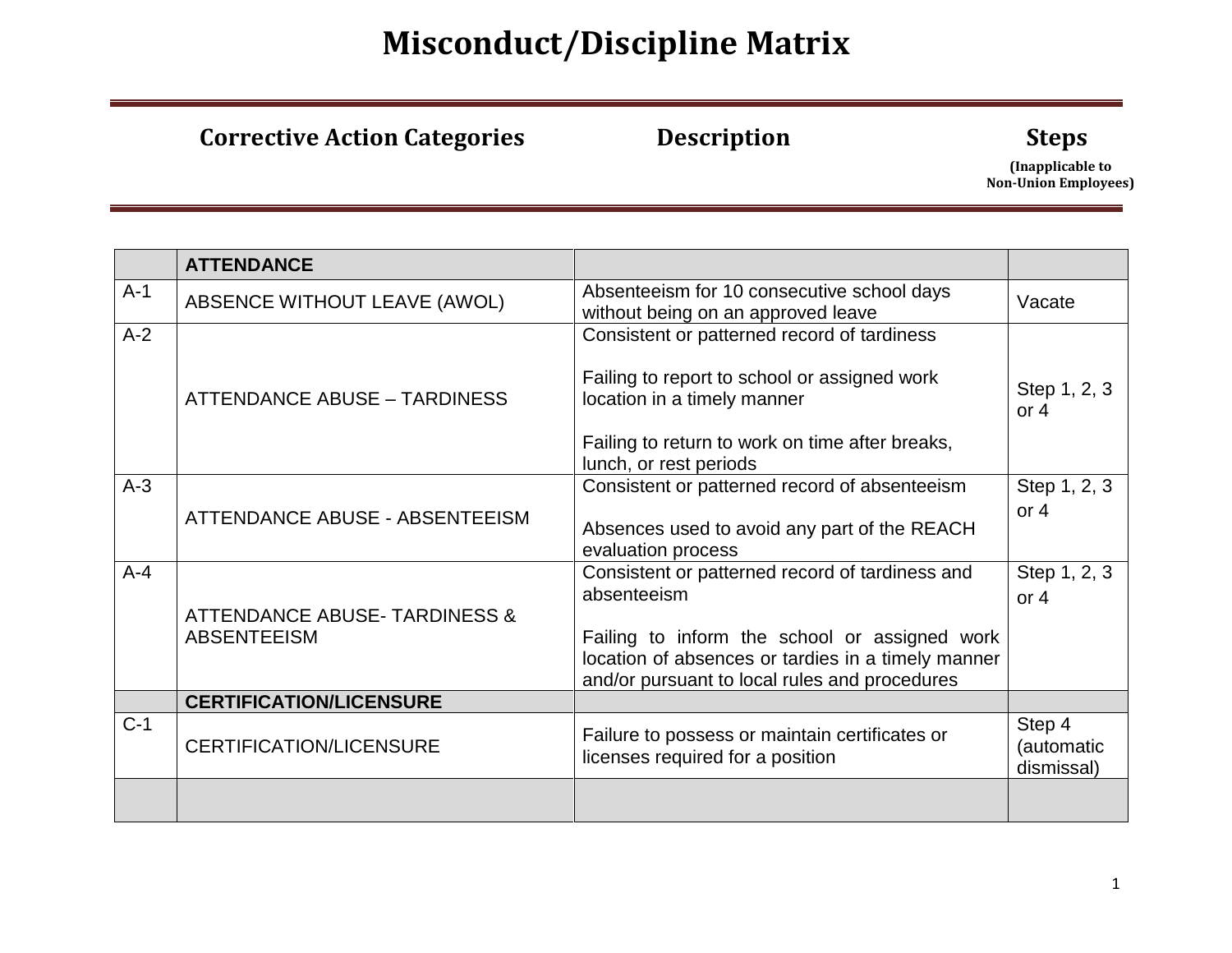### **Corrective Action Categories 6 10 Description 10 Steps**

|       | DRUG/ALCOHOL POLICY VIOLATIONS                      |                                                                                                                                                                                                                                                                                               |                                    |
|-------|-----------------------------------------------------|-----------------------------------------------------------------------------------------------------------------------------------------------------------------------------------------------------------------------------------------------------------------------------------------------|------------------------------------|
| $D-1$ | REFUSAL TO SUBMIT TO DRUG/ALCOHOL<br><b>TESTING</b> | Refusal to submit to drug/alcohol tests after<br>reasonable suspicion directive                                                                                                                                                                                                               | Step 4<br>(automatic<br>dismissal) |
| $D-2$ | DRUG/ALCOHOL POSSESSION                             | Possession of drugs, alcohol, or legal drugs in<br>manner not prescribed by a physician on Board<br>property<br>Involvement in the sale, delivery, receipt,<br>possession, or use of any illegal drug either on or<br>off the job site during work hours of employment<br>or non-working time | Step 4<br>(automatic<br>dismissal) |
| $D-3$ | DRUG/ALCOHOL VIOLATION                              | Use or being under the influence of drugs or<br>alcohol on Board property<br>Testing positive for drugs/alcohol                                                                                                                                                                               | Step 4<br>(automatic<br>dismissal) |
|       | <b>FAIRNESS</b>                                     |                                                                                                                                                                                                                                                                                               |                                    |
| $F-1$ | <b>DISCRIMINATION - AGE</b>                         | Discrimination, including harassment, on basis of<br>age in violation of CPS Non-Discrimination Policy                                                                                                                                                                                        | Step 1, 2, 3<br>or $4$             |
| $F-2$ | <b>DISCRIMINATION - RACE</b>                        | Discrimination, including harassment, on basis of<br>race in violation of CPS Non-Discrimination Policy                                                                                                                                                                                       | Step 1, 2, 3<br>or $4$             |
| $F-3$ | <b>DISCRIMINATION - COLOR</b>                       | Discrimination, including harassment, on basis of<br>color in violation of CPS Non-Discrimination Policy                                                                                                                                                                                      | Step 1, 2, 3<br>or $4$             |
| $F-4$ | <b>DISCRIMINATION - SEX</b>                         | Discrimination, including harassment, on basis of<br>sex or pregnancy in violation of CPS Non-<br><b>Discrimination Policy</b>                                                                                                                                                                | Step 1, 2, 3<br>or $4$             |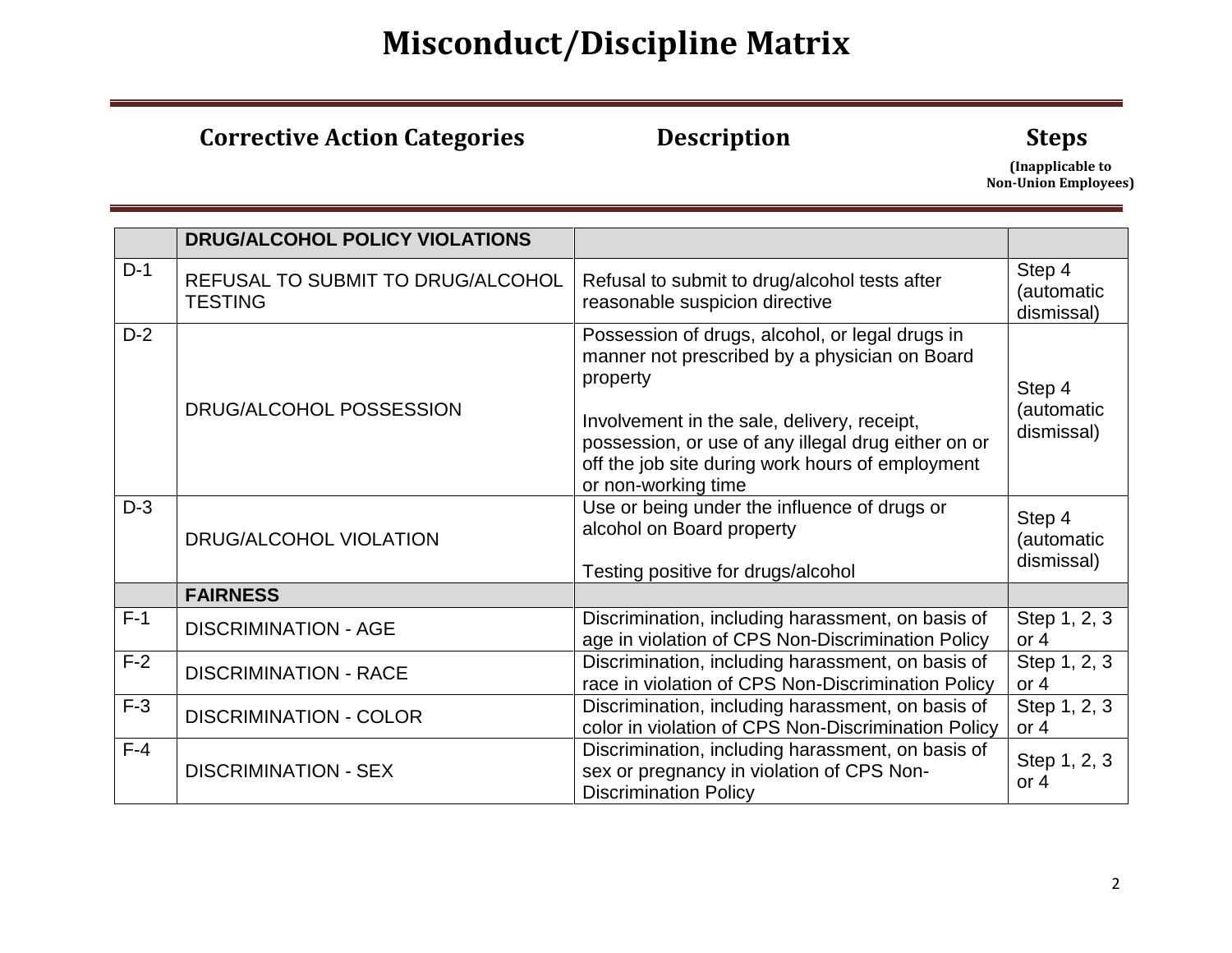### **Corrective Action Categories 6 10 Description 10 Steps**

| $F-5$  | <b>DISCRIMINATION - NATIONAL ORIGIN</b> | Discrimination, including harassment, on basis of<br>national origin in violation of CPS Non- | Step 1, 2, 3 |
|--------|-----------------------------------------|-----------------------------------------------------------------------------------------------|--------------|
|        |                                         | <b>Discrimination Policy</b>                                                                  | or $4$       |
| $F-6$  |                                         | Discrimination, including harassment, on basis of                                             | Step 1, 2, 3 |
|        | <b>DISCRIMINATION - DISABILITY</b>      | disability in violation of CPS Non-Discrimination<br>Policy                                   | or $4$       |
| $F-7$  |                                         | Discrimination, including harassment, on basis of                                             |              |
|        | DISCRIMINATION - SEXUAL ORIENTATION     | sexual orientation in violation of CPS Non-                                                   | Step 1, 2, 3 |
|        |                                         | <b>Discrimination Policy</b>                                                                  | or $4$       |
| $F-11$ | <b>DISCRIMINATION - GENDER</b>          | Discrimination, including harassment, on basis of                                             | Step 1, 2, 3 |
|        | <b>IDENTITY/EXPRESSION</b>              | gender identity/expression in violation of CPS<br><b>Non-Discrimination Policy</b>            | or $4$       |
| $F-8$  |                                         | Discrimination, including harassment, on basis of                                             |              |
|        | <b>DISCRIMINATION - RELIGION</b>        | religion in violation of CPS Non-Discrimination                                               | Step 1, 2, 3 |
|        |                                         | Policy                                                                                        | or $4$       |
| $F-10$ |                                         | Sexually harassing an employee, student, or other                                             | Step 1, 2, 3 |
|        | <b>SEXUAL HARASSMENT</b>                | individual in violation of CPS Non-Discrimination                                             | or $4$       |
| $F-9$  |                                         | and Sexual Harassment Policies<br>Retaliation against an employee, student, or                |              |
|        |                                         | anyone who reasonably and in good faith has filed                                             |              |
|        |                                         | a grievance, charge, or complaint; or who has                                                 | Step 1, 2, 3 |
|        | <b>RETALIATION</b>                      | testified, assisted or participated in any manner in                                          | or $4$       |
|        |                                         | an investigation, proceeding, or hearing regarding                                            |              |
|        |                                         | such grievance, charge, or complaint                                                          |              |
|        | <b>HONESTY/INTEGRITY/ETHICS</b>         |                                                                                               |              |
| $H-1$  | <b>CRIMINAL CONDUCT - NON-</b>          | Any criminal conviction for a non-enumerated                                                  | Step 1, 2, 3 |
|        | <b>ENUMERATED</b>                       | offense that has a nexus with Chicago Public<br>Schools' employment                           | or $4$       |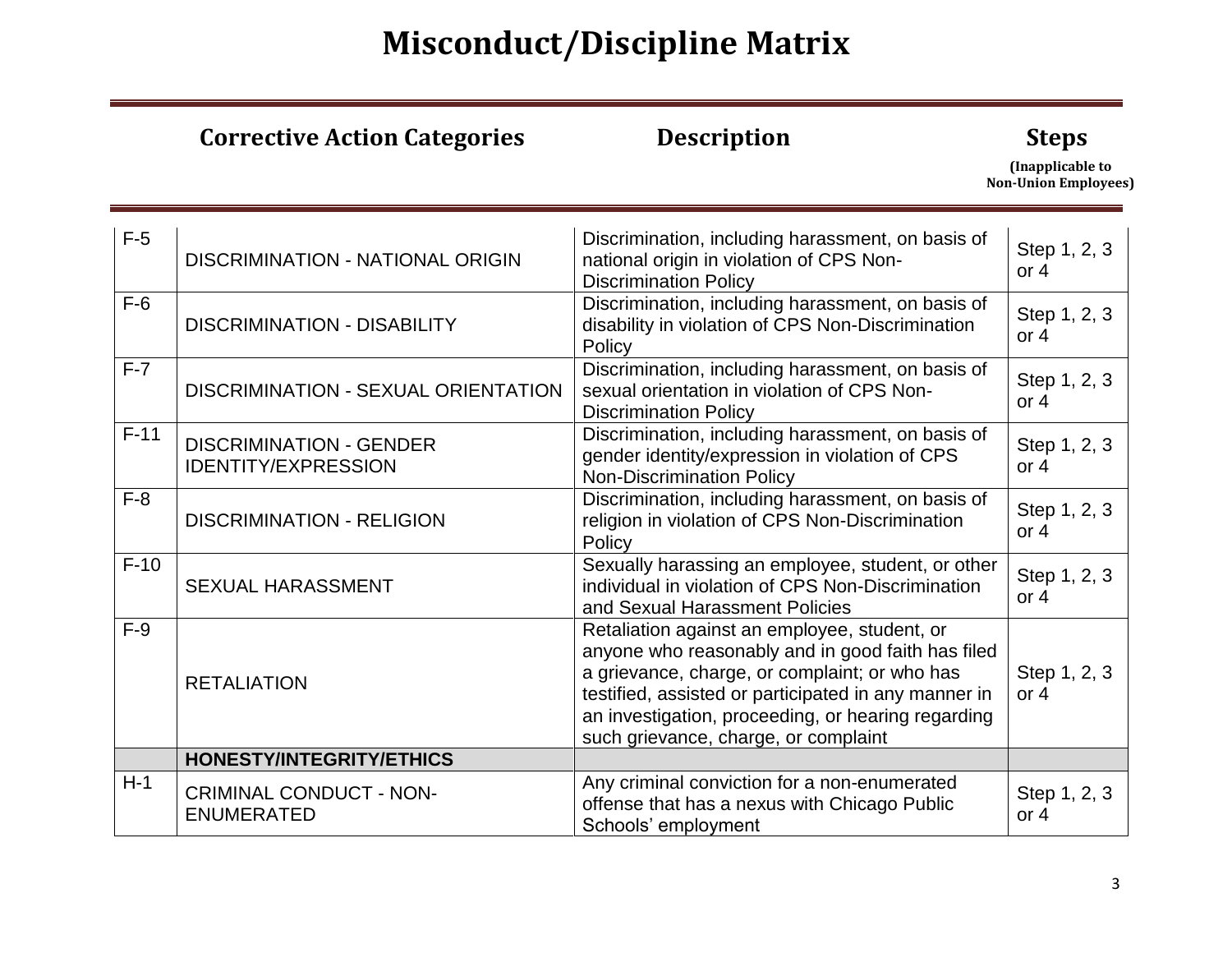### **Corrective Action Categories 6 10 Description 10 Steps**

| $H-2$  | <b>CRIMINAL CONDUCT - ENUMERATED</b>            | Any criminal conviction for an enumerated offense                                                                                                                                                                                           | Step 4<br>(automatic<br>dismissal) |
|--------|-------------------------------------------------|---------------------------------------------------------------------------------------------------------------------------------------------------------------------------------------------------------------------------------------------|------------------------------------|
| $H-21$ | <b>WEAPONS OR DANGEROUS CHEMICALS</b>           | Possessing, carrying, storing, or using weapons or<br>dangerous chemicals on the job when not<br>authorized to do so                                                                                                                        | Step 1, 2, 3<br>or $4$             |
| $H-18$ | MUNICIPAL AND STATE LAW VIOLATION               | Engaging in any act or conduct prohibited by<br>Municipal Code of Chicago, the Illinois Compiled<br>Statutes, applicable laws or other states, or<br>federal statutes that may be deemed irremediable<br>conduct                            | Step 1, 2, 3<br>or $4$             |
| $H-24$ | <b>DCFS INDICATED FINDING</b>                   | Receiving an indicated finding from the<br>Department of Children and Family Services                                                                                                                                                       | Step 1, 2, 3<br>or $4$             |
| $H-25$ | OFF DUTY MISCONDUCT                             | Any off duty misconduct that has a nexus to<br>Chicago Public Schools' employment                                                                                                                                                           | Step 1, 2, 3<br>or $4$             |
| $H-17$ | <b>INVESTIGATION COOPERATION</b>                | Failure to cooperate in an official inquiry,<br>investigation or other official proceeding after<br>being given a notice of administrative rights                                                                                           | Step 3 or 4                        |
| $H-3$  | FRAUD - EMPLOYMENT RECORDS/<br><b>INQUIRIES</b> | Falsifying any attendance records (e.g., signing or<br>swiping another employee's time record)<br>Making an intentional false representation in an<br>employment record or inquiry, which includes<br>forging or falsifying any information | Step 1, 2, 3<br>or $4$             |
| $H-26$ | <b>FRAUD - BENEFITS</b>                         | Using a benefit day in an unauthorized manner for<br>purposes other than allowed under Board rules<br>and policies                                                                                                                          | Step 1, 2, 3<br>or $4$             |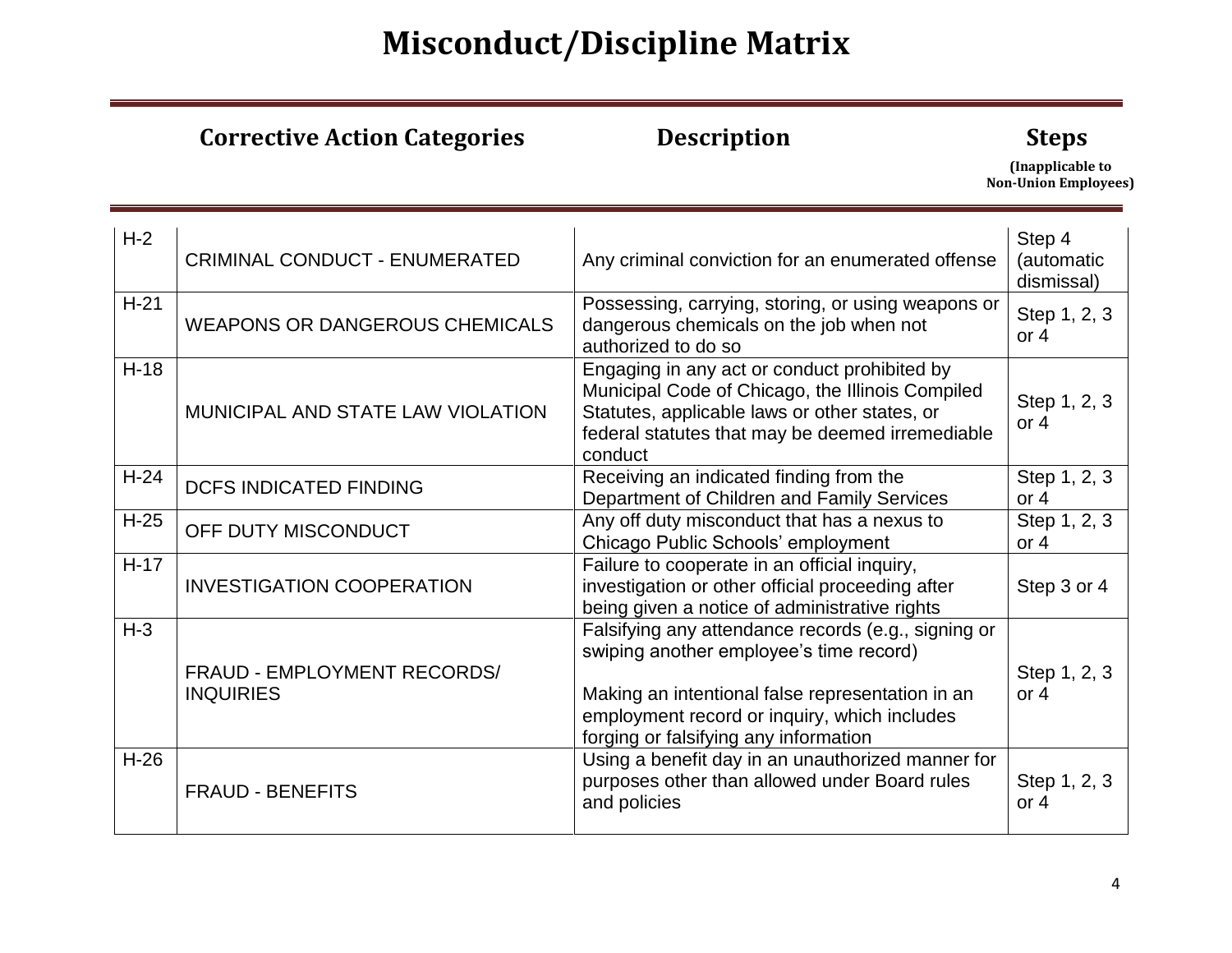### **Corrective Action Categories 6 10 Description 10 Steps**

|         |                                                     | Requesting or taking a leave of absence on<br>fraudulent grounds                                                                          |                                    |
|---------|-----------------------------------------------------|-------------------------------------------------------------------------------------------------------------------------------------------|------------------------------------|
| $H-27$  | <b>FRAUD - INVESTIGATIONS</b>                       | Making intentionally false, inaccurate, or<br>incomplete statements in an official inquiry,<br>investigation or other official proceeding | Step 3 or 4                        |
| $H - 4$ | FRAUD - OTHER                                       | Forging or falsifying information in any official<br>school or Board document, other than<br>employment records or inquiries              | Step 1, 2, 3<br>or $4$             |
| $H-5$   | MISUSE OF CPS PROPERTY                              | Using CPS property for purposes other than CPS<br>business (except incidental use)                                                        | Step 1, 2, 3<br>or $4$             |
| $H-6$   | MISUSE OF CPS TECHNOLOGY                            | Any violations of the Board's Acceptable Usage of<br><b>CPS Network Policy</b>                                                            | Step 1, 2, 3<br>or $4$             |
| $H-23$  | <b>DAMAGE - PROPERTY</b>                            | Damaging Board property                                                                                                                   | Step 1, 2, 3<br>or $4$             |
| $H-7$   | PUBLIC INTEGRITY - ENROLLMENT OF<br><b>STUDENTS</b> | Violation of the Board's student enrollment<br>policies, including but not limited to, selective<br>enrollment school applications        | Step 1, 2, 3<br>or $4$             |
| $H-8$   | PUBLIC INTEGRITY - MUNICIPAL DEBTS                  | Failure to pay debt due and owing to the City of<br>Chicago, or any other public agency                                                   | Step 1, 2, 3<br>or $4$             |
| $H-9$   | THEFT - FINANCIAL INCLUDING PAYROLL                 | Theft of money including wages                                                                                                            | Step 4<br>(automatic<br>dismissal) |
| $H-10$  | THEFT - NON-MONETARY                                | Theft or unauthorized possession of school or<br>Board property, or the theft of personal property<br>while on Board property             | Step 4<br>(automatic<br>dismissal) |
| $H-22$  | <b>FISCAL MISMANAGEMENT</b>                         | Fiscal mismanagement or waste of funds                                                                                                    | Step 3 or 4                        |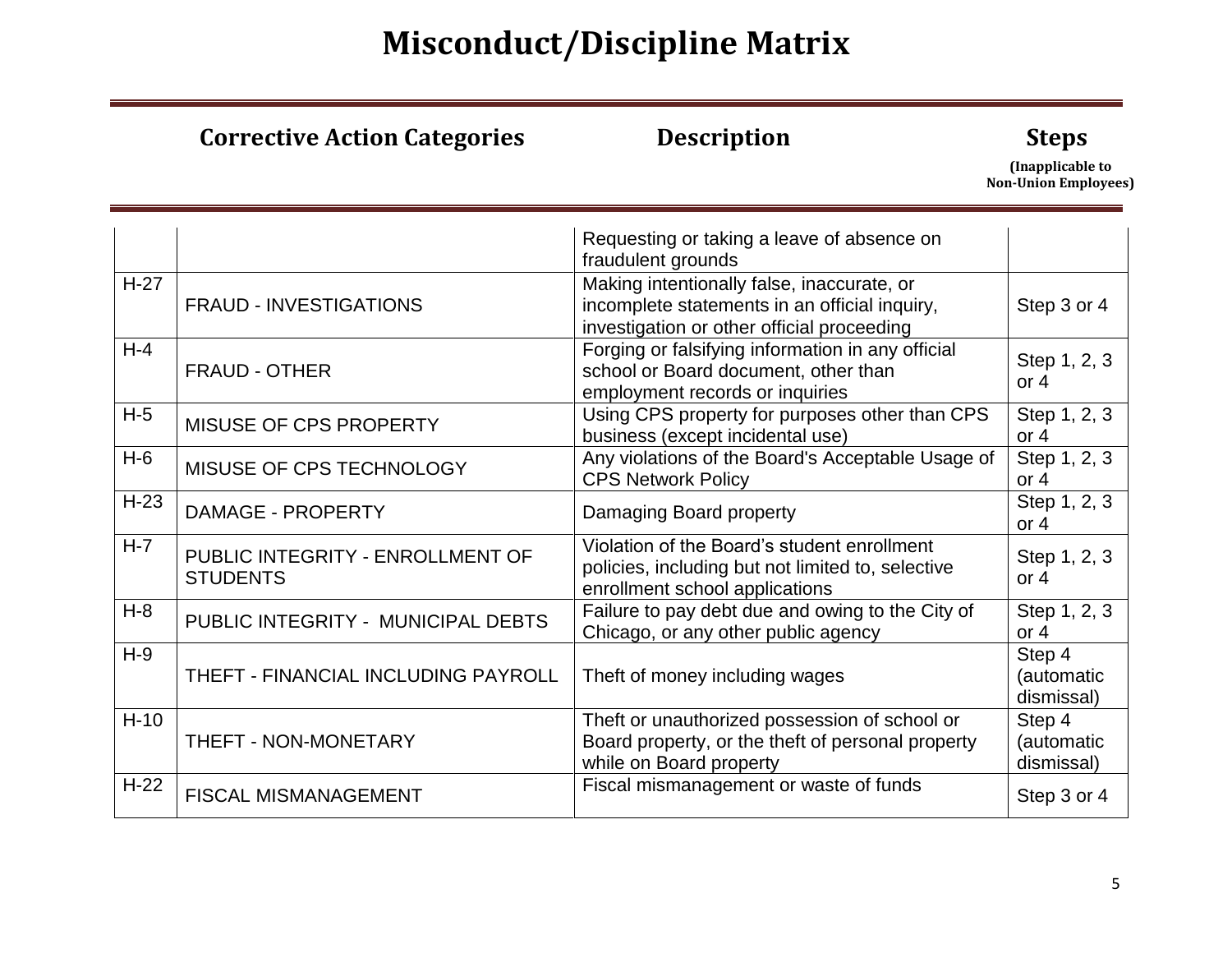### **Corrective Action Categories 6 10 Description 10 Steps**

|        |                                | Misappropriating any Board funds or any other         |              |
|--------|--------------------------------|-------------------------------------------------------|--------------|
|        |                                | public or private organization                        |              |
|        |                                |                                                       |              |
|        |                                | Misuse of the attendance center's budget              |              |
| $H-11$ |                                | Taking part in an activity (circumstance,             |              |
|        | ETHICS - CONFLICT OF INTEREST  | arrangement, etc.) that brings employee benefits      | Step 1, 2, 3 |
|        |                                | that are contrary to the Board                        | or $4$       |
| $H-12$ |                                | Violation of restrictions placed on employees with    | Step 1, 2, 3 |
|        | ETHICS - CONTRACT MANAGEMENT   | contract management authority                         | or $4$       |
|        |                                |                                                       |              |
| $H-13$ |                                | Violation of anti-nepotism provisions of Code of      | Step 1, 2, 3 |
|        | <b>ETHICS - NEPOTISM</b>       | Ethics and comprehensive Non-Discrimination           | or $4$       |
|        |                                | Policy                                                |              |
| $H-14$ | ETHICS - FINANCIAL DISCLOSURES | Failure to submit required financial disclosures to   | Step 1, 2, 3 |
|        |                                | City of Chicago                                       | or $4$       |
| $H-15$ |                                | Engaging in secondary employee without                |              |
|        |                                | approval, or engaging in secondary employment         |              |
|        |                                | that conflicts with CPS duties                        |              |
|        |                                |                                                       | Step 1, 2, 3 |
|        | ETHICS - SECONDARY EMPLOYMENT  |                                                       | or $4$       |
|        |                                | Using the office, work site, work locations, work     |              |
|        |                                | vehicle, work tools, or work materials or supplies    |              |
|        |                                | to conduct a secondary business, trade or             |              |
|        |                                | occupation                                            |              |
| $H-19$ |                                | Accepting anything of value, including, but not       |              |
|        |                                | limited to, a gift, favor, loan, or promise of future |              |
|        | <b>ETHICS - GIFTS</b>          | employment, based upon any explicit or implicit       | Step 1, 2, 3 |
|        |                                | mutual understanding that actions will be             | or $4$       |
|        |                                | influenced                                            |              |
|        |                                |                                                       |              |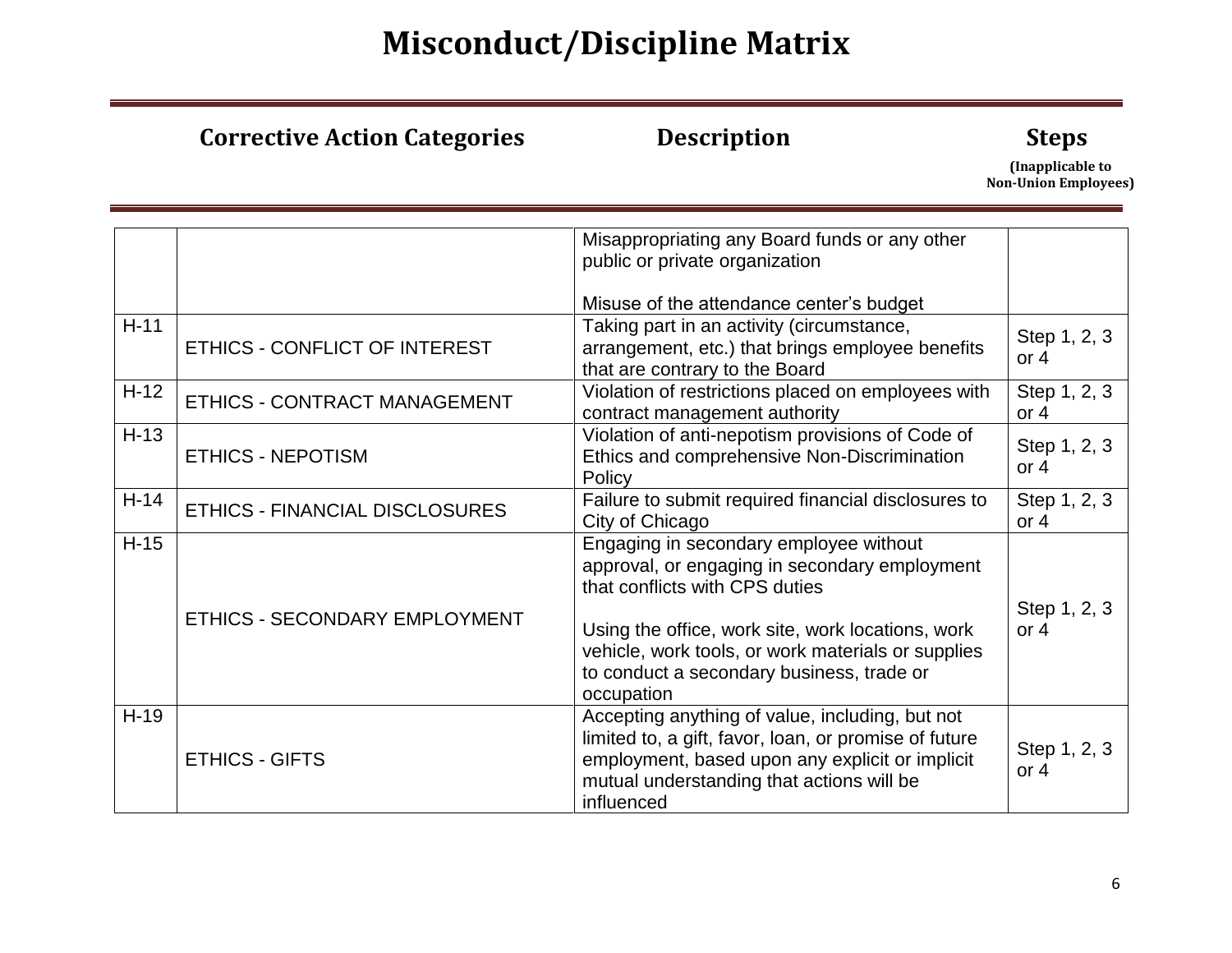|        | <b>Corrective Action Categories</b>              | <b>Description</b>                                                                                                                                                                                                                                                                                                                             | <b>Steps</b><br>(Inapplicable to<br><b>Non-Union Employees)</b> |
|--------|--------------------------------------------------|------------------------------------------------------------------------------------------------------------------------------------------------------------------------------------------------------------------------------------------------------------------------------------------------------------------------------------------------|-----------------------------------------------------------------|
| $H-20$ | ETHICS - UNAUTHORIZED SERVICES                   | Directing, authorizing, allowing or asking an<br>employee to perform services, with or without pay,<br>for unauthorized purposes or accepting the<br>benefits of such performance                                                                                                                                                              | Step 1, 2, 3<br>or $4$                                          |
| $H-16$ | <b>TEST CHEATING</b>                             | Engaging in any act with the intent of providing<br>inappropriate assistance to a student before,<br>during, or after a test; or engaging in any act that<br>an employee knew or should have known would<br>compromise the integrity of the testing process<br>(includes class-based tests, standardized tests<br>and REACH performance tasks) | Step 3 or 4                                                     |
|        | <b>PERFORMANCE</b>                               |                                                                                                                                                                                                                                                                                                                                                |                                                                 |
| $P-1$  | UNSATISFACTORY PERFORMANCE                       | Unsatisfactory job performance                                                                                                                                                                                                                                                                                                                 | Step 4<br>(automatic<br>dismissal)                              |
| $P-2$  | <b>FAILURE TO PERFORM DUTIES</b>                 | Failure to perform duties (entering grades, lesson<br>plans, reports, etc.)                                                                                                                                                                                                                                                                    | Step 1, 2, 3<br>or $4$                                          |
| $P-3$  | NEGLIGENCE/INCOMPETENCE -<br><b>STUDENTS</b>     | Failure to act in the manner of a reasonably<br>prudent educator in supervision of students (e.g.,<br>leaving student on bus, leaving classroom<br>unsupervised, etc.)                                                                                                                                                                         | Step 1, 2, 3<br>or $4$                                          |
| $P-4$  | NEGLIGENCE/INCOMPETENCE - OTHER<br><b>DUTIES</b> | Any negligently or incompetently performed act in<br>connection with job duties (release of SSNs,<br>sleeping on duty, loitering in the work area, etc.)                                                                                                                                                                                       | Step 1, 2, 3<br>or 4                                            |
| $P-5$  | <b>INSUBORDINATION</b>                           | Refusal to carry out a rule, order, or directive from<br>a supervisor related to the performance of one's<br>duty, including refusing to participate in or                                                                                                                                                                                     | Step 1, 2, 3<br>or $4$                                          |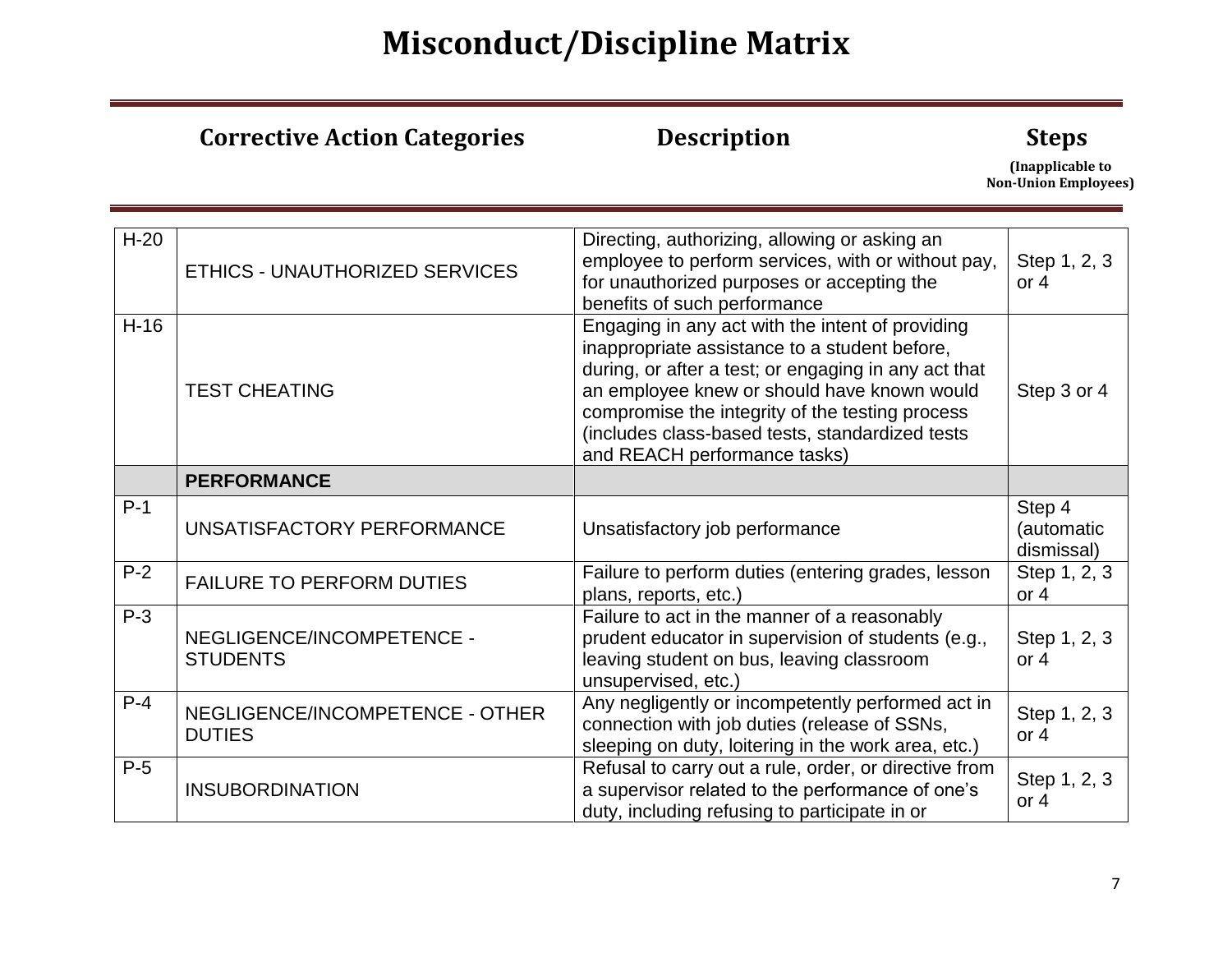### **Corrective Action Categories 6 10 Description 10 Steps**

|                 |                                               | avoiding any part of the REACH evaluation<br>process                                                                                                                                                                                                                                                   |                                    |
|-----------------|-----------------------------------------------|--------------------------------------------------------------------------------------------------------------------------------------------------------------------------------------------------------------------------------------------------------------------------------------------------------|------------------------------------|
|                 |                                               | Leaving any duty assignment without permission                                                                                                                                                                                                                                                         |                                    |
|                 | <b>PHYSICAL INTEGRITY</b>                     |                                                                                                                                                                                                                                                                                                        |                                    |
| PI1             | CORPORAL PUNISHMENT (NO PHYSICAL<br>CONTACT)  | Humiliation, isolated timeouts, forcing into physical<br>positions that cause pain, etc.                                                                                                                                                                                                               | Step 1, 2, 3<br>or $4$             |
| PI2             | CORPORAL PUNISHMENT (PHYSICAL<br>CONTACT)     | Physical punishment of students (spanking,<br>slapping, pushing, pinching, etc.)                                                                                                                                                                                                                       | Step 1, 2, 3<br>or $4$             |
| PI <sub>3</sub> | CORPORAL PUNISHMENT (USE OF<br><b>OBJECT)</b> | Use of any object to punish a student                                                                                                                                                                                                                                                                  | Step 1, 2, 3<br>or $4$             |
| PI4             | PHYSICAL ABUSE - STUDENTS                     | Physical contact with students intended to cause<br>pain or injury, including fighting, punching, etc.<br>Using physical restraint on a student that violates<br>physical restraint procedures<br>Any cruel, immoral, negligent conduct to a minor<br>that causes physical harm or injury to a student | Step 3 or 4                        |
| P <sub>15</sub> | <b>VERBAL ABUSE - STUDENTS</b>                | Negative oral or written communication, including<br>via electronic means, or threatening language<br>directed at students, with or without profanity                                                                                                                                                  | Step 2, 3 or<br>4                  |
| <b>PI6</b>      | <b>SEXUAL ABUSE - STUDENTS</b>                | Soliciting, commanding, urging, attempting to<br>groom or break down a student's sexual<br>inhibitions by providing the student a gift or<br>singling out the students for special treatment, or<br>requesting a sexual act of a student; or                                                           | Step 4<br>(automatic<br>dismissal) |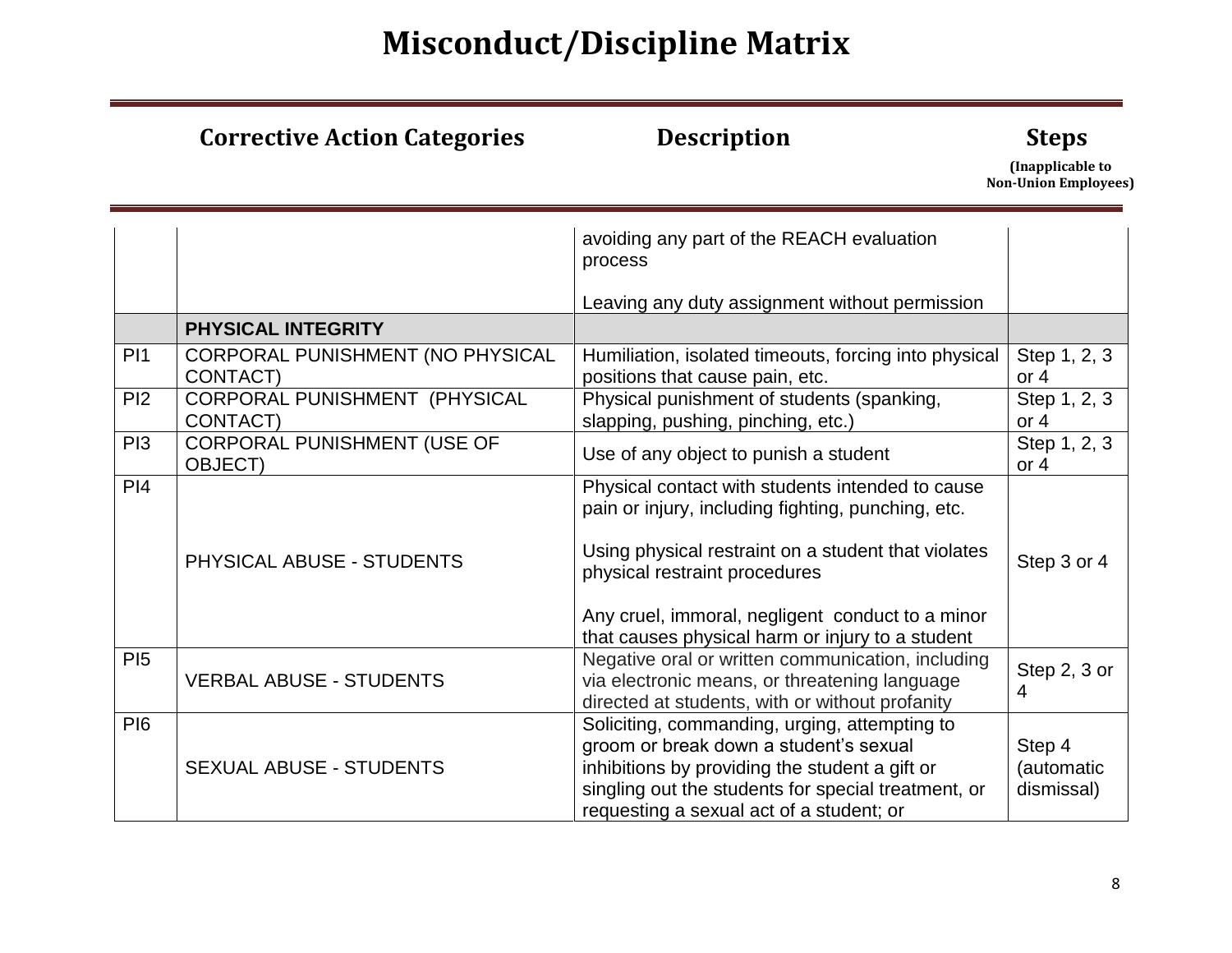### **Corrective Action Categories 6 10 Description 10 Steps**

|                 |                                                | intentionally or knowingly engaging in any sexual<br>conduct or act with a student                                                                                                                                                            |                        |
|-----------------|------------------------------------------------|-----------------------------------------------------------------------------------------------------------------------------------------------------------------------------------------------------------------------------------------------|------------------------|
| PI <sub>7</sub> | <b>BATTERY - NON-STUDENTS</b>                  | Physical altercations with non-students                                                                                                                                                                                                       | Step 3 or 4            |
| P <sub>18</sub> | <b>ASSAULT - NON-STUDENTS</b>                  | Assaulting, threatening or intimidating actions to<br>non-students                                                                                                                                                                            | Step 2, 3 or<br>4      |
| PI <sub>9</sub> | <b>DISCOURTEOUS TREATMENT</b>                  | Treating discourteously anyone in the classroom,<br>on school grounds or assigned work location, or<br>while attending school functions, including verbal<br>or non-verbal abuse that is obscene, threatening,<br>humiliating or intimidating | Step 1, 2, 3<br>or $4$ |
|                 | <b>POLICY COMPLIANCE (including rules,</b>     |                                                                                                                                                                                                                                               |                        |
|                 | policies and procedures)                       |                                                                                                                                                                                                                                               |                        |
| PC <sub>1</sub> | POLICY NON-COMPLIANCE - STUDENTS               | Failure to follow Board policies and school rules<br>concerning Students (e.g., student records,<br>student travel, student discipline, Mandated<br>Reporting, etc.)                                                                          | Step 1, 2, 3<br>or $4$ |
| PC <sub>2</sub> | POLICY NON-COMPLIANCE - FINANCE<br>/PURCHASING | Failure to follow Board policies concerning finance<br>and purchasing                                                                                                                                                                         | Step 1, 2, 3<br>or $4$ |
| PC <sub>3</sub> | POLICY NON-COMPLIANCE - LSCs                   | Failure to follow Board policies concerning Local<br><b>School Councils</b>                                                                                                                                                                   | Step 1, 2, 3<br>or $4$ |
| PC4             | POLICY NON-COMPLIANCE - PERSONNEL              | Failure to follow Board policies and school rules<br>concerning personnel (e.g., employee records,<br>delegation of authority, etc.)<br>Failing to display proper identification after being<br>directed to do so                             | Step 1, 2, 3<br>or $4$ |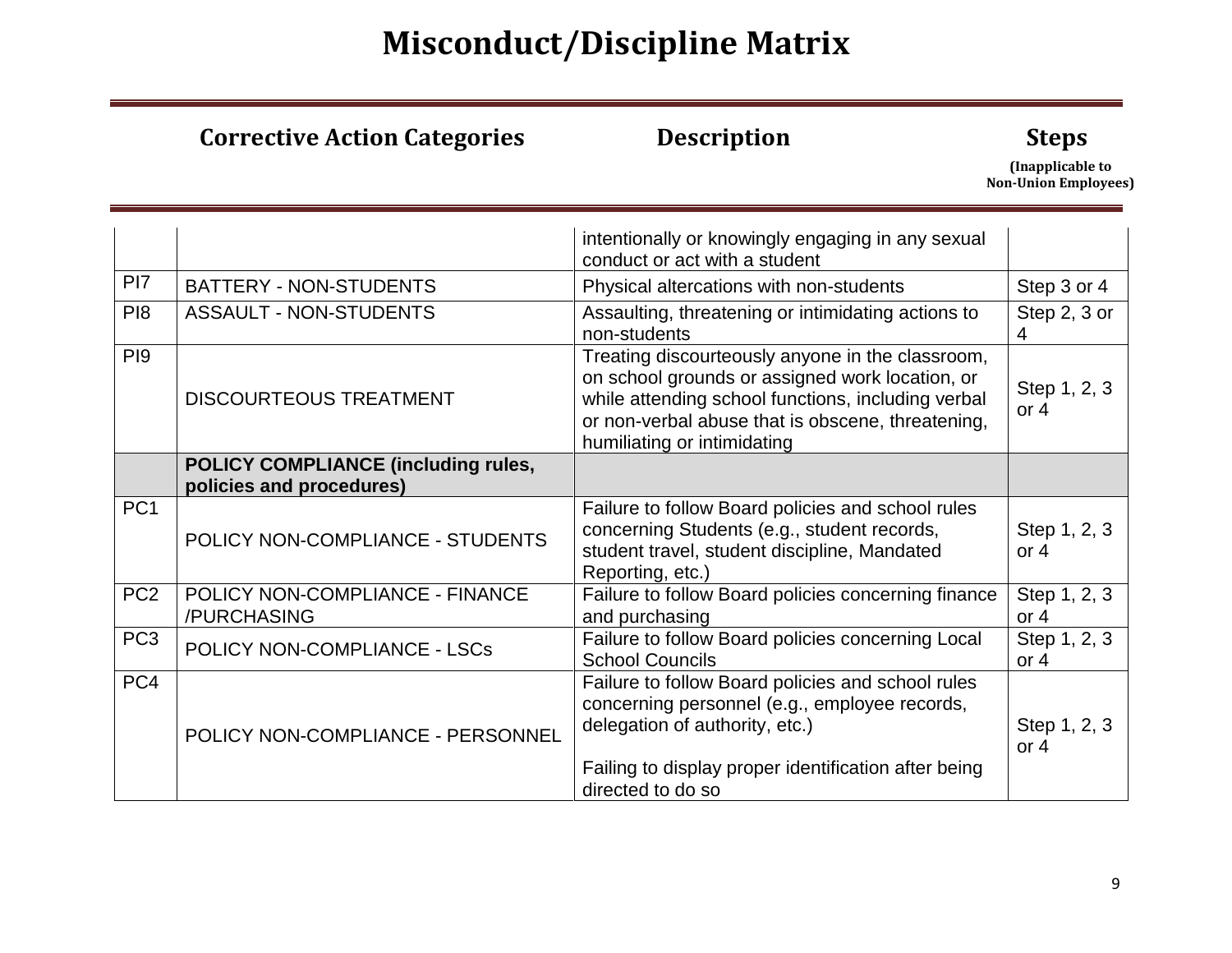|                 | <b>Corrective Action Categories</b>          | <b>Description</b>                                                                                                                                                                                                                                                                                 | <b>Steps</b><br>(Inapplicable to<br><b>Non-Union Employees)</b> |
|-----------------|----------------------------------------------|----------------------------------------------------------------------------------------------------------------------------------------------------------------------------------------------------------------------------------------------------------------------------------------------------|-----------------------------------------------------------------|
| PC <sub>5</sub> | POLICY NON-COMPLIANCE - SANITATION           | Smoking on school or Board property<br>Failing to comply with laws or rules governing the                                                                                                                                                                                                          | Step 1, 2, 3                                                    |
|                 |                                              | health, safety, or sanitary conditions of Board<br>property                                                                                                                                                                                                                                        | or $4$                                                          |
| PC <sub>6</sub> | POLICY NONCOMPLIANCE -<br><b>ELECTRONICS</b> | Engaging in any action that violates the Board's<br>Acceptable Use Policy and its amendments<br>Using electronic devices at inappropriate times,                                                                                                                                                   | Step 1, 2, 3<br>or $4$                                          |
| PC7             | POLICY NONCOMPLIANCE - BENEFITS              | including but not limited to, local rules and policies<br>Using a benefit day in an unauthorized manner for<br>purposes other than allowed under Board rules<br>and policies<br>Failing to submit to a medical examination<br>requested pursuant to the Board's rules,<br>regulations, or policies | Step 1, 2, 3<br>or $4$                                          |
| PC <sub>8</sub> | POLICY NONCOMPLIANCE - PROPERTY              | Misuse of the Board's intellectual property or a<br>violation of the Board's intellectual property policy<br>Posting or distributing written materials on Board<br>property in violation of Board rules or policies<br>Unauthorized entry onto Board property                                      | Step 1, 2, 3<br>or $4$                                          |
|                 | <b>RESIDENCY</b>                             |                                                                                                                                                                                                                                                                                                    |                                                                 |
| $R-1$           | <b>RESIDENCY - EMPLOYEES</b>                 | Failure to reside in the City of Chicago within six<br>months of being hired, or submitting false or                                                                                                                                                                                               | Step 3 or 4                                                     |